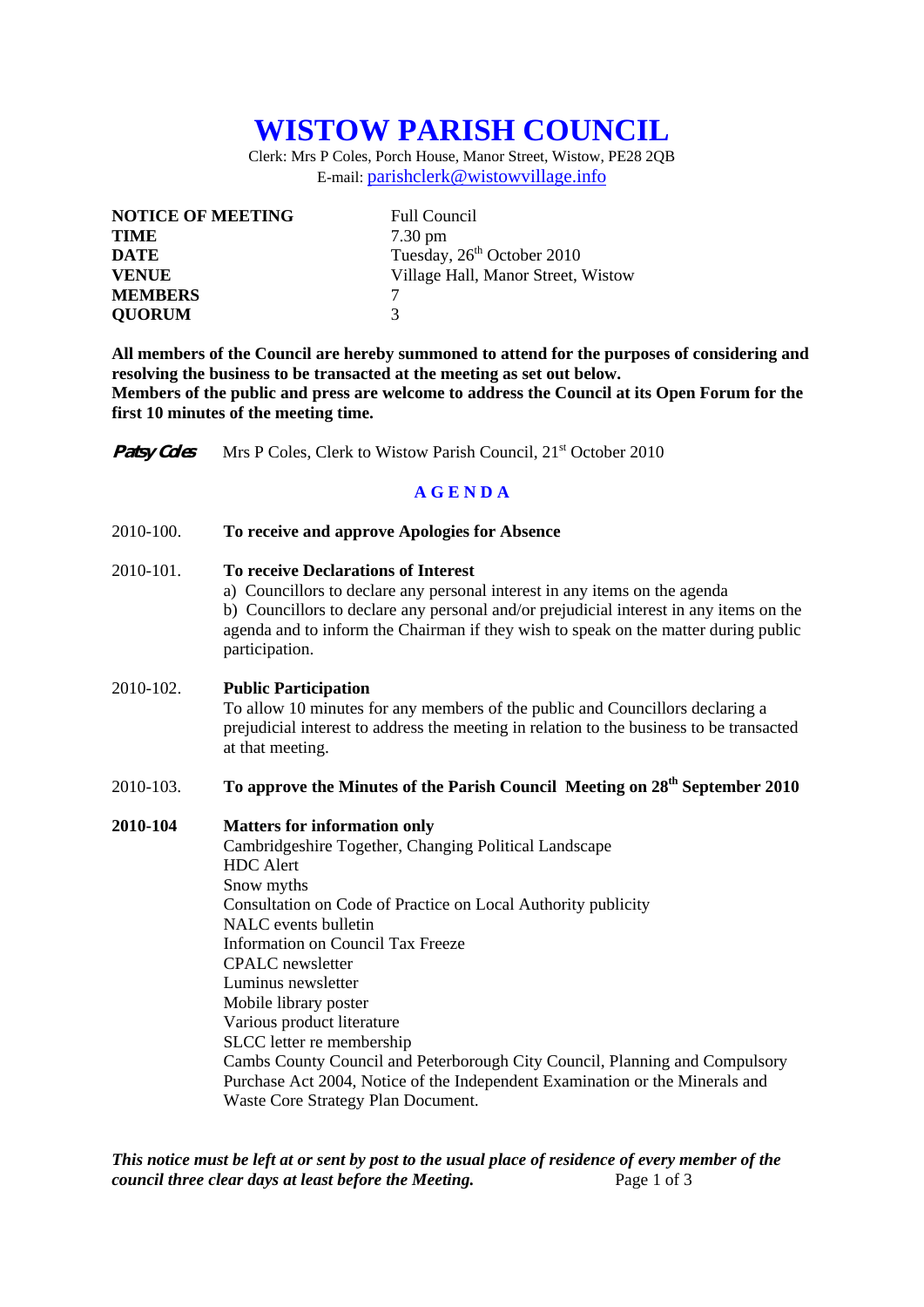Page 2

| 2010-105. | <b>Community Liaison Officer</b><br>Any Police or Crime issues to be discussed?<br>Report on Neighbourhood Forum on 20 <sup>th</sup> October 2010<br>Easy way to report ASB via E-Cops site                                                                                                                                                                                                                                                                                               |                                          |
|-----------|-------------------------------------------------------------------------------------------------------------------------------------------------------------------------------------------------------------------------------------------------------------------------------------------------------------------------------------------------------------------------------------------------------------------------------------------------------------------------------------------|------------------------------------------|
| 2010-106. | To receive reports from County and District Councillors<br>Mr V Lucas, Mr P Bucknell, and Mr P Ward                                                                                                                                                                                                                                                                                                                                                                                       |                                          |
| 2010-107. | <b>Finance</b><br>a) to approve the Financial Statement<br>b) to approve payment of outstanding amounts :<br>Mrs P Coles - September salary (rates as per minute no. 8e<br>of the meeting dated the 15/12/09)<br>Lee Gray grass cutting<br>Mr Longland, hedge cutting<br>Cambs Water – cemetery stand pipe<br>c) to review cash flow and resolve anticipated issues                                                                                                                       | £236.78<br>£169.58<br>£190.00<br>£ 16.48 |
|           | Arrange meeting to set budget for next financial year. Precept request has to be<br>submitted by 18 <sup>th</sup> December 2010.                                                                                                                                                                                                                                                                                                                                                          |                                          |
| 2010-108  | Correspondence<br>Precept form<br>Emails from Sawtry Clerk regarding licensing of sex shops<br>Rural Services Network - Big Society Survey<br><b>Rural Insight Survey</b><br>Briefing for Town and Parish Councils<br>Saxton Parish Council, request for information on playground<br>Request for a donation from CAB<br>Cambs Acre requesting volunteers for digital switchover awareness<br>Letter from Mr Green regarding condition of Blackhurst Lane following work on new<br>mains. |                                          |
| 2010-109  | To consider any Planning Applications received<br>None received                                                                                                                                                                                                                                                                                                                                                                                                                           |                                          |
| 2010-110  | Broadband – Further discussion for the improvement of service<br>Mr Leigh to report on discussions with Broughton PC's contact.                                                                                                                                                                                                                                                                                                                                                           |                                          |
| 2010-111  | <b>Grass cutting</b><br>Quotes for two year contract for village grass cutting have been requested.                                                                                                                                                                                                                                                                                                                                                                                       |                                          |
| 2010-112  | <b>Christmas Trees</b><br>To ascertain the contact in order to establish whether Christmas trees are to<br>be planted in Wistow.                                                                                                                                                                                                                                                                                                                                                          |                                          |

*This notice must be left at or sent by post to the usual place of residence of every member of the council three clear days at least before the Meeting.* Page 2 of 3